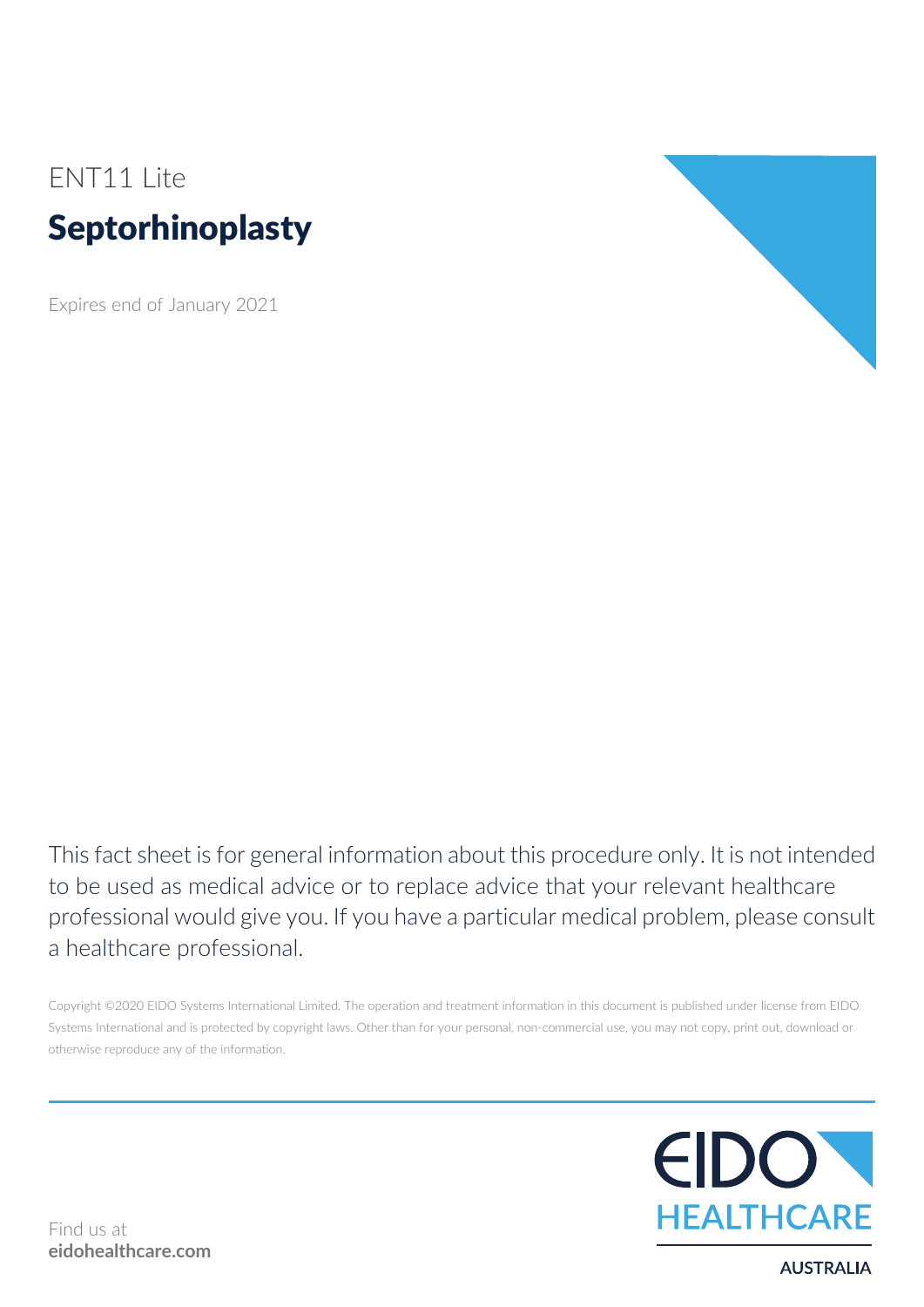## **What is a septorhinoplasty?**

A septorhinoplasty (or 'nose job') is an operation to improve the appearance of your nose (rhinoplasty) and to improve how you breathe through your nose (septoplasty).

It involves operating on the bones and cartilage that give your nose its shape and structure and making your septum straight. The septum is the cartilage and bone inside your nose that separates your nostrils.



The bones and cartilage that shape the nose

## **What are the benefits of surgery?**

Your nose should be the size and shape you want, and you should be able to breathe through both nostrils.

Most people who have a successful septorhinoplasty are more comfortable with their appearance.

## **Are there any alternatives to a septorhinoplasty?**

If you have a blocked nose caused by a deviated septum, you may be able to have only a septoplasty.

A rhinoplasty is the only way to change the appearance of your nose. If you have a blocked nose because your nasal bones are crooked or damaged, a rhinoplasty (usually along with a septoplasty) is the only option to improve the way you breathe.

## **What does the operation involve?**

The operation is almost always performed under a general anaesthetic. The operation usually takes 1 to 2 hours.

Your surgeon will make a cut on the mucosa (the skin-like lining of the inside of your nose) and lift it off the cartilage and bone. They will remove the parts of the cartilage and bone that are bent and they will put the rest back in a straight position.

Your surgeon can refine the tip of your nose by removing some of the cartilage. If you have a hump (dorsum) on your nose, they will shave it down.

Your surgeon can also straighten and narrow the nasal bones by breaking and then setting them (infracture).

Your surgeon may need to support or rebuild part of your nose using a cartilage graft, a bone graft or an artificial implant.

Your surgeon may pack the inside of your nose to prevent bleeding, and place a splint and strapping on the outside of your nose for support.

## **What complications can happen?**

Some complications can be serious and can even cause death.

#### **General complications of any operation**

- Pain
- Bleeding
- Infection of the surgical site (wound)
- Blood clot in your leg
- Blood clot in your lung

#### **Specific complications of this operation**

- Adhesions, where scar tissue forms deep inside your nose and can obstruct airflow
- Redness
- Bruising and swelling of your nose and under your eyes